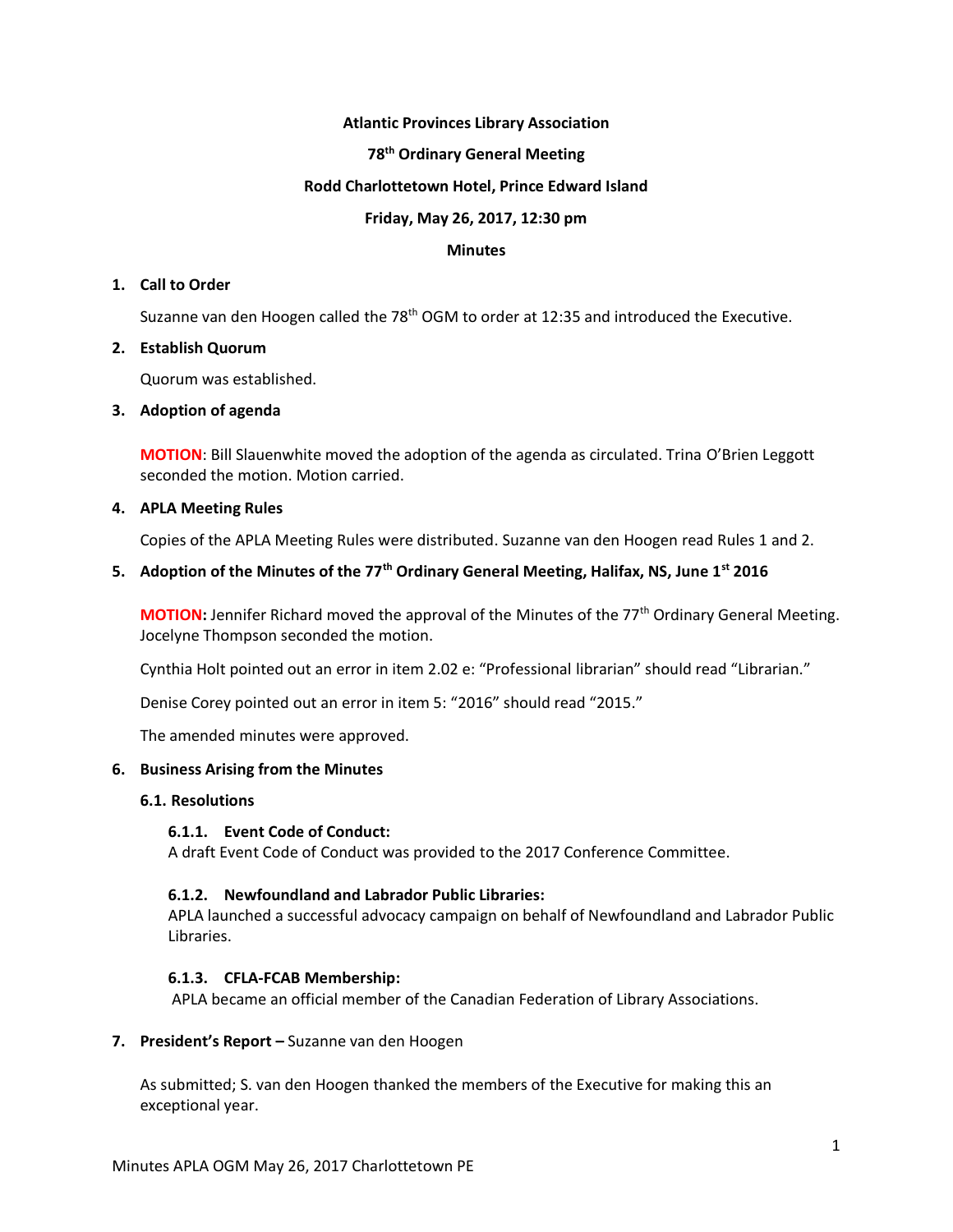#### **8. Past President's Report –** Lynn Somers

As submitted.

### **9. Vice President/President Elect – Kathryn Rose**

As submitted.

### **10. Vice Presidents' Reports**

- **10.1. New Brunswick –** Mathieu Lanteigne As submitted.
- **10.2. Newfoundland & Labrador –** Becky Smith As submitted.
- **10.3. Nova Scotia –** Carolyn DeLorey As submitted.
- **10.4. Prince Edward Island –** Grace Dawson As submitted.
- **10.5. Membership**  Carolyn DeLorey As submitted.

## **11. Financial Examiner**

**11.1. Report 2016/2017 –** Peter Glenister

**MOTION:** Patricia Doucette moved the approval of the Financial Examiner's Report as submitted; B. Slauenwhite seconded the motion. Motion carried.

## **11.2. Appointment of Financial Examiner 2017/18**

**MOTION:** Jocelyne Thompson moved the appointment of Peter Glenister as the APLA Financial Examiner for the 2017-18 fiscal year; Michelle Paon seconded the motion. Motion carried.

### **12. Treasurer –** Maggie Neilson **12.1. Report 2016/17**

**MOTION:** Ann Smith moved the acceptance of the Treasurer's Report for the 2016-17 fiscal year; Gail Fraser seconded the motion. Motion carried.

### **12.2. Proposed Budget:** Maggie Neilson

**MOTION:** Tyler Griffon moved the approval of the proposed budget for the 2017-18 fiscal year; Elizabeth Millar seconded the motion.

The budget was circulated, with no significant changes to the budget from last year.

Total proposed revenues for 2017-18 are: \$19 791.55

Total proposed expenses for 2017-18 are: \$19 791.55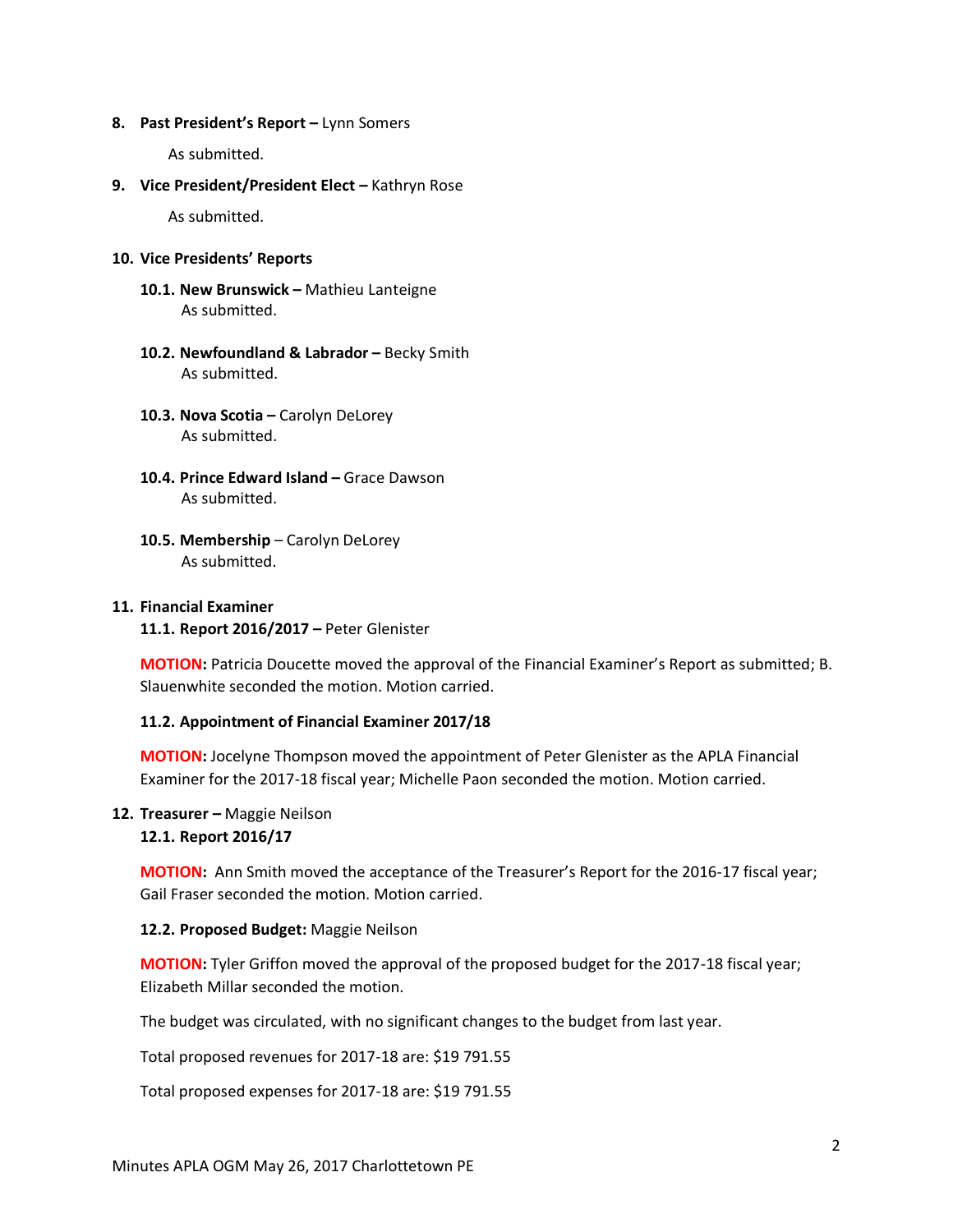Patricia Doucette asked whether the fact that the incoming President is from Newfoundland had been factored into the travel line; S. van den Hoogen replied that it had.

Motion carried.

### 13. **Report of the APLA Bulletin Co-Editors –** Alison Ambi and Marc Harper

As submitted.

### **14. Finance –** Suzanne van den Hoogen

As submitted as part of the President's report.

### **15. Communications Coordinator –** Kristel Fleuren-Hunter

As submitted.

**16. Webmaster –** Melissa Anez

As submitted.

**17. Advocacy** – Jocelyne Thompson

J. Thompson provided a verbal update for her submitted report. A conference session on Advocacy was held yesterday; advocacy efforts will be focused on a particular province each year and this year the focus will be on Nova Scotia. She urged APLA members from all provinces to contact members of the committee with ideas and news which require action.

### **18. Memorial Award Committee** – Heather Sanderson

As submitted.

### **19. Carin Alma E. Somers Scholarship Committee** – Kathryn Rose

As submitted as part of the Vice President / President-Elect's report.

#### **20. Games at the Library** - Juanita Lewis

As submitted.

### **21. Nominations and Elections – Lynn Somers**

#### **21.1. New Executive Introductions**

L. Somers introduced the new and continuing executive.

### **22. Committee on Committees and Interest Groups –** Kathryn Rose

As submitted.

### **23. Grow a Library –** Crystal Rose

No report submitted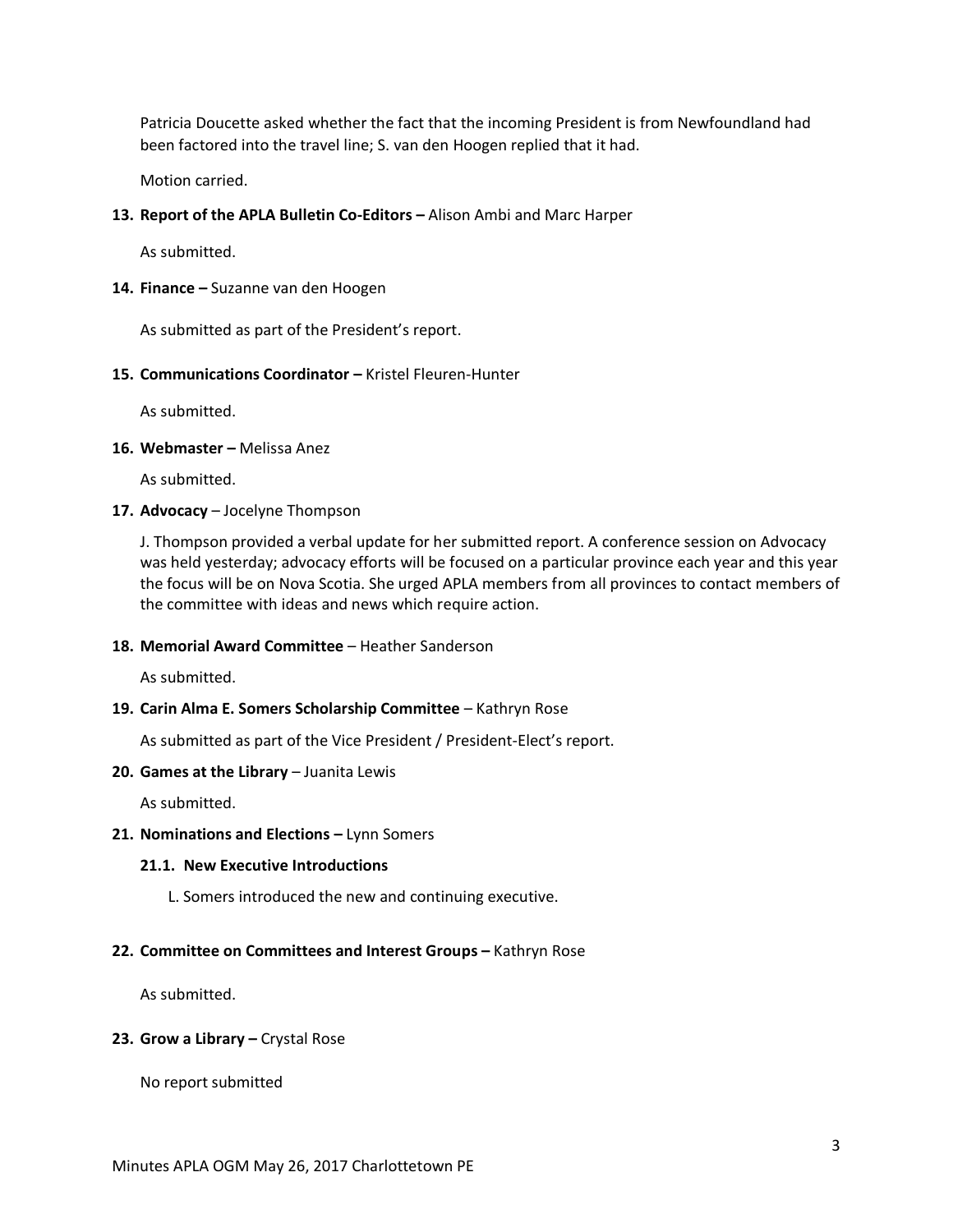### **24. Revisions to Standing Orders –** Lynn Somers

(See Appendix A for full text of Standing Orders)

## **24.1. Standing Order 5.02: Committee on Committees and Interest Groups**

### **Recommended action to Standing Order 5.02**

Remove Standing order 5.02, and allocate duties to the Aims and Objectives Committee in Standing Order 5.03.

**Motion:** K. Rose moved to remove Standing Order 5.02; D. Corey seconded the motion. Motion carried.

### **24.2. Standing Order 5.03: Committee on Aims and Objectives**

### **Recommended Addition to Standing Order 5.03**

5.03 Committee on Aims and Objectives

Membership: The convener shall be the Vice-President/President-Elect with the vice-presidents as members.

Terms of reference:

- to regularly consider the aims and objectives and the program of the Association with a view to recommending developments or changes in either
- **Recommend new interest groups or committees to help achieve the aims and objectives of the association**
- **The chair of the Committee on Aims and Objectives, or a delegate, regularly liaise with conveners of Interest Groups and Committees**
- **Prepare terms of reference for new interest groups and committees**
- **Appoint conveners when necessary**
- **Recommend dissolution of interest groups and committees necessary.**

**Motion to add to the terms of reference for the Aims and Objective Committee to include:**

- **Recommend new interest groups or committees to help achieve the aims and objectives of the association**
- **The chair of the Committee on Aims and Objectives, or a delegate, regularly liaise with conveners of Interest Groups and Committees**
- **Prepare terms of reference for new interest groups and committees**
- **Appoint conveners when necessary**
- **Recommend dissolution of interest groups and committees necessary.**

**Motion:** Kathryn Rose moved to approve the changes; Bill Slauenwhite seconded the motion. Motion carried.

### **24.3. Standing Order 6.06: Advocacy Committee**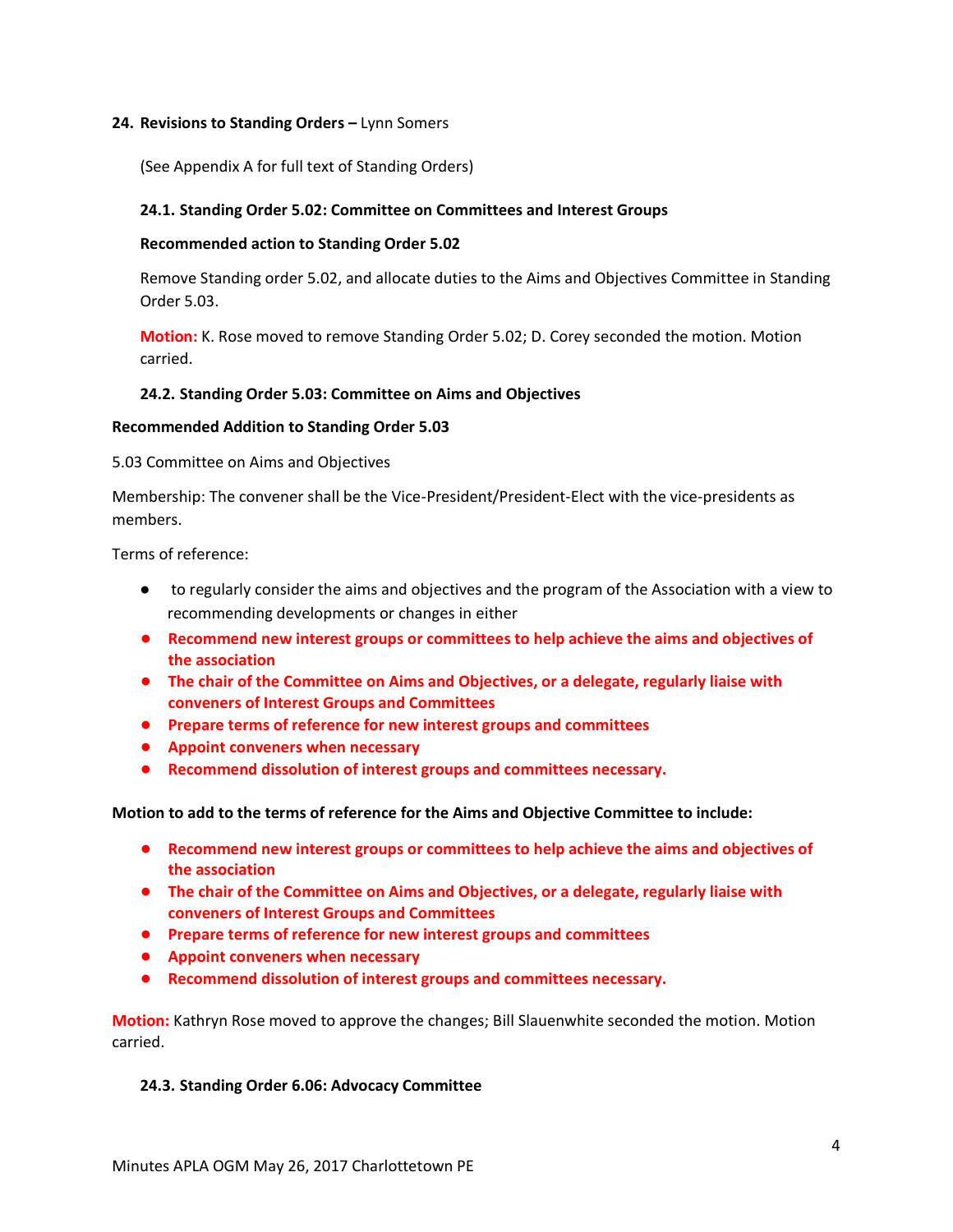## **Recommended Change to Standing Order 6.06**

### Membership:

The Committee shall include the Chair, as well as Convener, the four VP Provinces to ensure representation of all regions, and one additional francophone member other members from the different library sectors. At least one of these members shall be francophone, to ensure that important issues for francophone libraries are not overlooked. The APLA President and VP/President Elect will be ex officio members. Members may serve up to three years.

### Terms of reference:

∙ to monitor developments in libraries and librarianship, both regionally and nationally, and identify key issues

- ∙ to research and compile background information on these issues, as needed
- ∙ to advise the APLA Executive on possible actions to be taken on emerging issues
- ∙ to develop advocacy tools for use by APLA members
- ∙ to facilitate training for effective advocacy; and

∙ to collaborate with other organizations (e.g. CFLA-FCAB CLA, The Partnership, other regional associations) to increase the reach and impact of advocacy efforts.

**Motion:** Suzanne van den Hoogen moved to approve the changes; Jocelyne Thompson seconded the motion. Motion carried.

### **24.4. Standing Order 9.01: Association Membership**

### **Recommended Change to Standing Order 9.01**

**9.01** The Atlantic Provinces Library Association shall be an institutional member of the Canadian Federation of Library Associations / Fédération canadienne des associations de bibliothèques (CFLA-FCAB) Canadian Library Association and l'ASTED.

**Motion:** Suzanne van den Hoogen moved to approve the changes; Patricia Doucette seconded the motion. Motion carried.

## **24.5. Standing Order 9.02: The Canadian Library Association's Statement on Intellectual Freedom**

## **Recommended Change to Standing Order 9.02**

**9.02** The Atlantic Provinces Library Association shall adopt the Canadian Federation of Library Associations / Fédération canadienne des associations de bibliothèques (CFLA-FCAB) Canadian Library Association's [Statement on Intellectual Freedom](http://cfla-fcab.ca/en/programs/guidelines-and-position-papers/statement-on-intellectual-freedom-and-libraries/) (ratified at the CLA Annual Conference in June 1974, and amended on November 17, 1983, November 18, 1985 and September 27, 2016 in June 1983) as its standard in all situations where these freedoms are threatened.

**Motion:** Suzanne van den Hoogen moved to approve the changes; Margaret Vail seconded the motion. Motion carried.

## **24.6. Standing Order 9.08: The APLA Merit Award**

### **Recommended Change to Standing Order 9.08 The APLA Merit Award**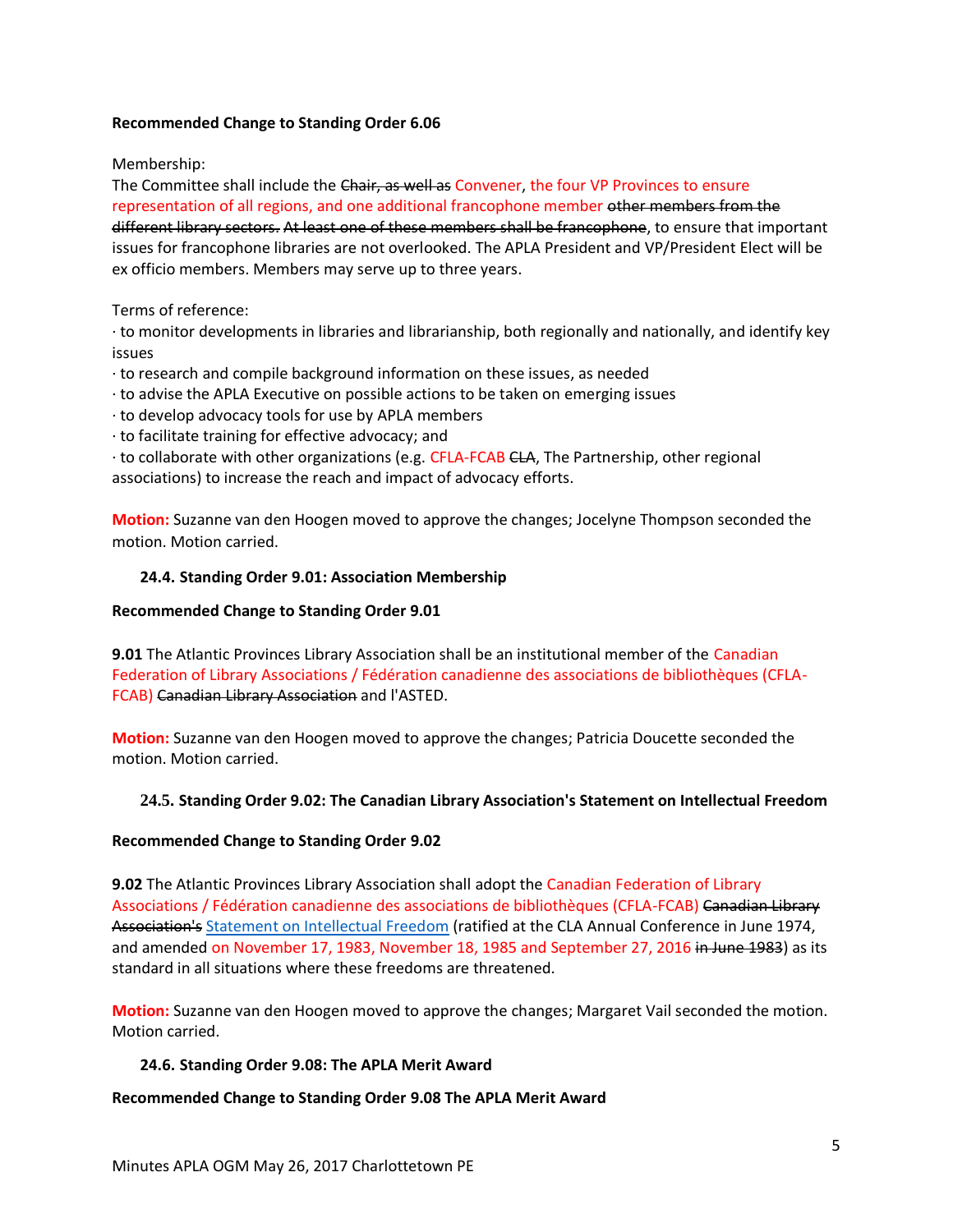## **Form of the Award:**

1. At the annual conference, the award winner will be presented with:

An Atlantic pewter goblet handmade by a pewter smith, indicating the Province decorated with the Arms of the Province in which the presentation takes place and inscribed on one side with the name of the winner, the award, and the date. The goblets (7 oz., shiny finish) are purchased from Aitken Pewter, Fredericton, NB and are patterned on a design originally produced by Dr. Ian Crowell, Canada's first pewterer.

**Motion:** Suzanne van den Hoogen moved to approve the changes; Courtney Boudreau seconded the motion. Motion carried.

### **25. CFLA-FCAB**

### **25.1. Truth and Reconciliation –** Maggie Neilson

M. Neilson provided a verbal update; she was the APLA representative on the Truth and Reconciliation Working Group, which ultimately produced a 77-page document with ten overarching recommendations. She encouraged APLA members to read the document and consider the recommendations.

### **25.2. Copyright –** Ann Smith

As submitted.

### **26. Annual Conferences – Reports**

**26.1. 2016 Halifax, NS –** Crystal Rose

No report submitted

### **26.2. 2017 Charlottetown, PEI –** Patricia Doucette

As submitted**.**

## **26.3. 2018 Fredericton, NB –** Jocelyne Thompson

J. Thompson and Ella Nason invited APLA members to the 2018 conference to be held in Fredericton June 6<sup>th</sup> – 9<sup>th</sup>.

### **27. Awards –** Suzanne van den Hoogen

S. van den Hoogen announced the recipients of the 2017 APLA awards.

- **27.1. APLA Merit Award Winner**: Jocelyne Thompson
- **27.2. APLA First Timer's Grant Recipient:** Hugh Samson
- **27.3. Carin Alma E. Somers Scholarship:** Sonjel Eiriksson-Vreeland
- **27.4. APLA Memorial Award:** Jenn Carson
- **27.5. APLA Advocacy Award** (Not awarded this year)
- **27.6. DAL SIM award winner:** Confidential until awarded at Graduation Ceremonies
- **27.7. NSCC award winner:** Confidential until awarded at Graduation Ceremonies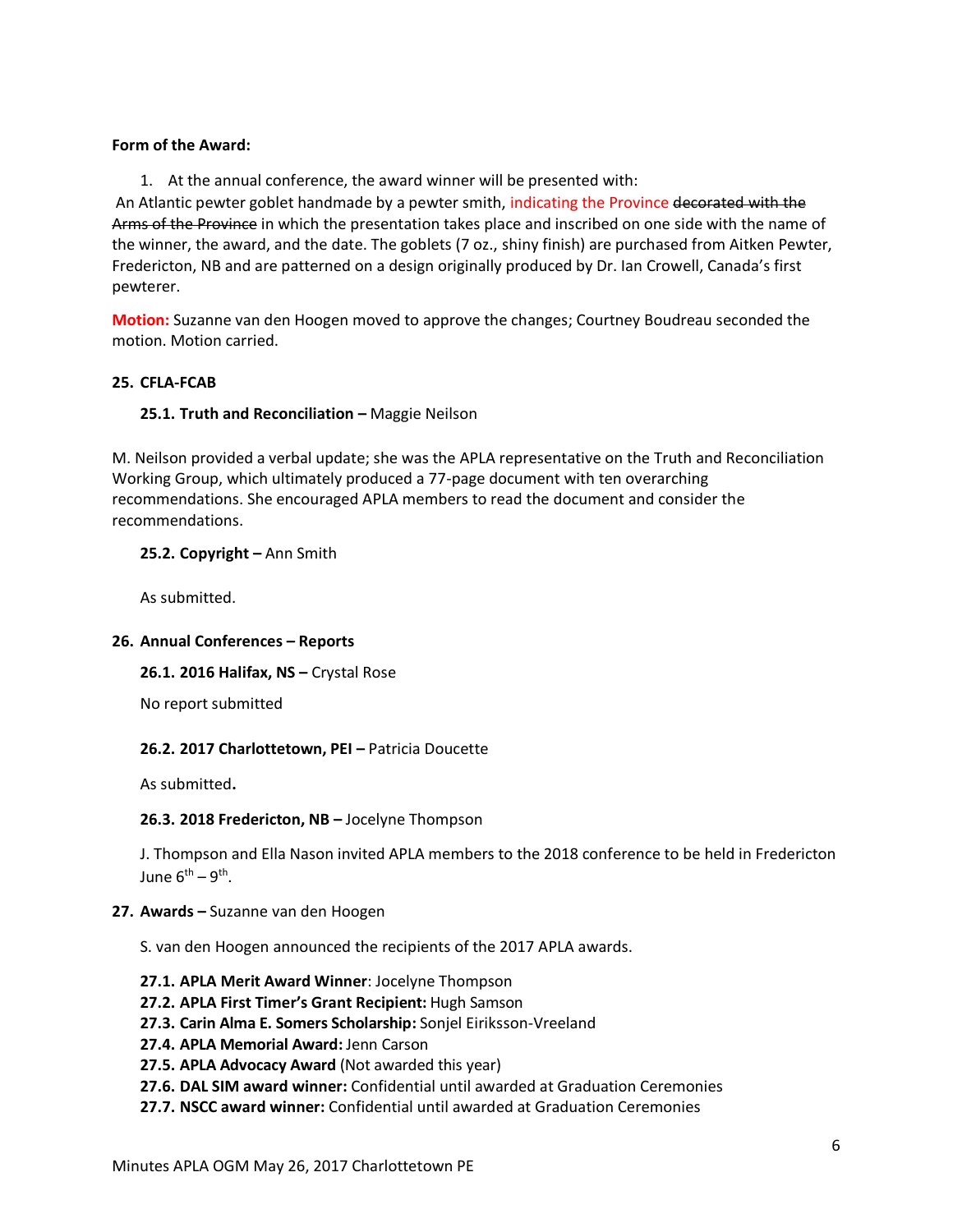## **28. Resolutions –** VP President-Elect (Patricia Doucette)

There were four resolutions presented.

### **Resolution 1: Prison Libraries Network Right to Read Position Statement:**

Whereas, the mandate of the Atlantic Provinces Library Association (APLA) includes the objective to cooperate with library associations and other organizations on matters of mutual concern,

And, whereas, the Prison Libraries Network Right to Read Statement clearly asserts the value of libraries and access to information resources in correctional institutions,

Be it resolved, that APLA endorse the Prison Libraries Network Right to Read Position Statement.

**Motion:** Moved by Suzanne van den Hoogen; seconded by Laurinda Matheson.

S. van den Hoogen explained that the Prison Libraries Network is seeking support and endorsement from organizations; APLA can endorse the statement and share it with the membership to increase awareness.

Motion carried.

### **Resolution 2: APLA Event Code of Conduct:**

Whereas the Atlantic Provinces Library Association (APLA) holds a conference, several business meetings, and may host or sponsor other events annually;

And, whereas APLA values an equitable, fair, and respectful forum for conducting business, offering professional development, socializing, and the discussion of ideas;

And, Whereas APLA does not tolerate harassment, discrimination, or disrespectful behaviour towards its members or guests at any of the aforementioned events;

Be it resolved that APLA adopt the Event Code of Conduct approved by the APLA Executive and adopted by the 2017 Conference Planning Committee.

**Motion:** Moved by Suzanne van den Hoogen; seconded by Carolyn DeLorey. Motion carried.

## **Resolution 3: Canadian Federation of Library Associations (CFLA-FCAB) Truth and Reconciliation Report:**

Whereas the Atlantic Provinces Library Association (APLA) recognized that access to Indigenous knowledge and cultural materials depends on decolonizing libraries and cultural memory institutions and their services,

And, whereas, the Canadian Federation of Library Associations (CFLA-FCAB[\) Truth and Reconciliation](http://cfla-fcab.ca/wp-content/uploads/2017/04/Truth-and-Reconciliation-Committee-Report-and-Recommendations.pdf)  [Report and Recommendations](http://cfla-fcab.ca/wp-content/uploads/2017/04/Truth-and-Reconciliation-Committee-Report-and-Recommendations.pdf) are now available,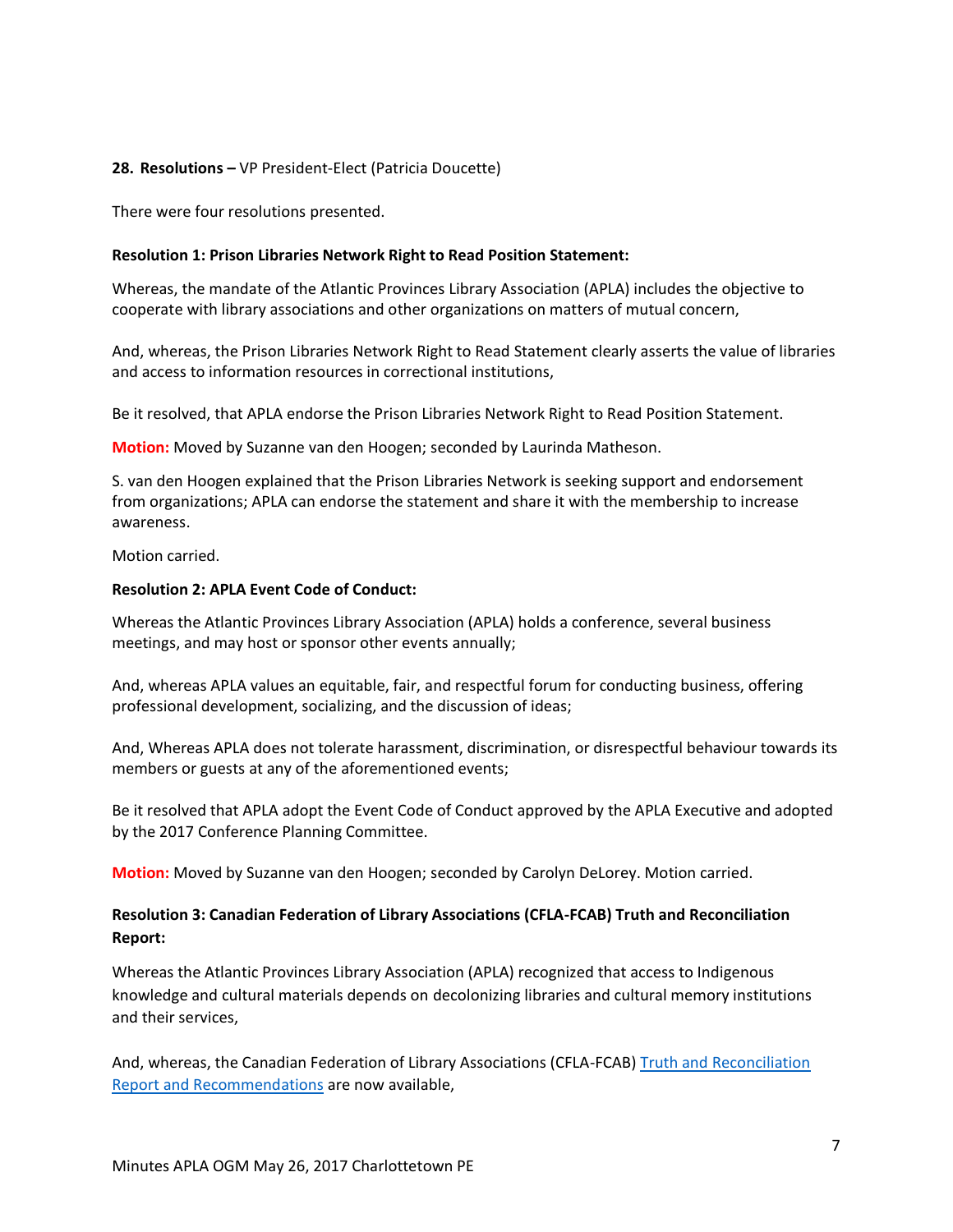Be it resolved that the Atlantic Provinces Library Association (APLA) endorse the 10 recommendations presented in the Truth and Reconciliation Report and Recommendations:

1. As CFLA-FCAB is a national voice with the ability to influence national and international policy regarding issues of importance, we request the CFLA-FCAB create a permanent Standing Committee on Indigenous Matters utilizing the medicine wheel framework developed by the Truth & Reconciliation Committee;

2. The T&R Committee supports and endorses the CFLA-FCAB Position Statement on Library and Literacy Services for Indigenous (First Nations, Métis and Inuit) Peoples of Canada;

3. Encourage libraries, archives and cultural memory institutions to implement the Truth and Reconciliation Commission of Canada 94 Calls to Action, several of which have been identified as having a direct impact on libraries and archives and are prioritized in this report, and to implement a status report on a yearly basis to monitor their implementation;

4. Ensure accessibility moving forward by continually reminding stakeholders that material produced and programming planned in the future should be accessible to all Canadians. CELA (the Center for Equitable Library Access) and NNELS (the National Network for Equitable Library Service) are positioned to support these efforts.

5. Decolonize Access and Classification by addressing the structural biases in existing schemes of knowledge organization and information retrieval arising from colonialism by committing to integrating Indigenous epistemologies into cataloguing praxis and knowledge management;

6. Decolonize Libraries and Space by recognizing and supporting Indigenous cultures, languages and knowledges through culturally appropriate space planning, interior design, signage, art installations, territorial acknowledgements of geographic-specific traditional territories and public programming in collaboration with local Indigenous stakeholders;

7. Enhance opportunities for Indigenous library, archival and information professionals as well as the inclusion of Indigenous epistemologies in the Canadian library and archives profession through culturally appropriate pedagogy, recruitment practices, professional and continuing education and cross-cultural training in collaboration with local Indigenous stakeholders and partners;

8. Recommend the implementation of Indigenous Knowledge Protection protocols and agreements with local and other Indigenous groups who have holdings in libraries, archives and/or cultural memory institutions to respect the Indigenous cultural concept of copyright with regard to Indigenous history or heritage, which is often located in but not limited to oral traditions, songs, dance, storytelling, anecdotes, place names, hereditary names and other forms of Indigenous knowledges; recommend that CFLA-FCAB actively participate in reforming the Canadian Copyright Act to include protection of CFLA-FCAB Truth & Reconciliation Committee Report & Recommendations 7 Canadian Federation of Library Associations-Fédération canadienne des associations de bibliothèques (CFLA-FCAB) Indigenous knowledges and languages while advocating for changes to include traditional knowledge as outlined and recommended by the World Intellectual Property Organization (WIPO) – Intergovernmental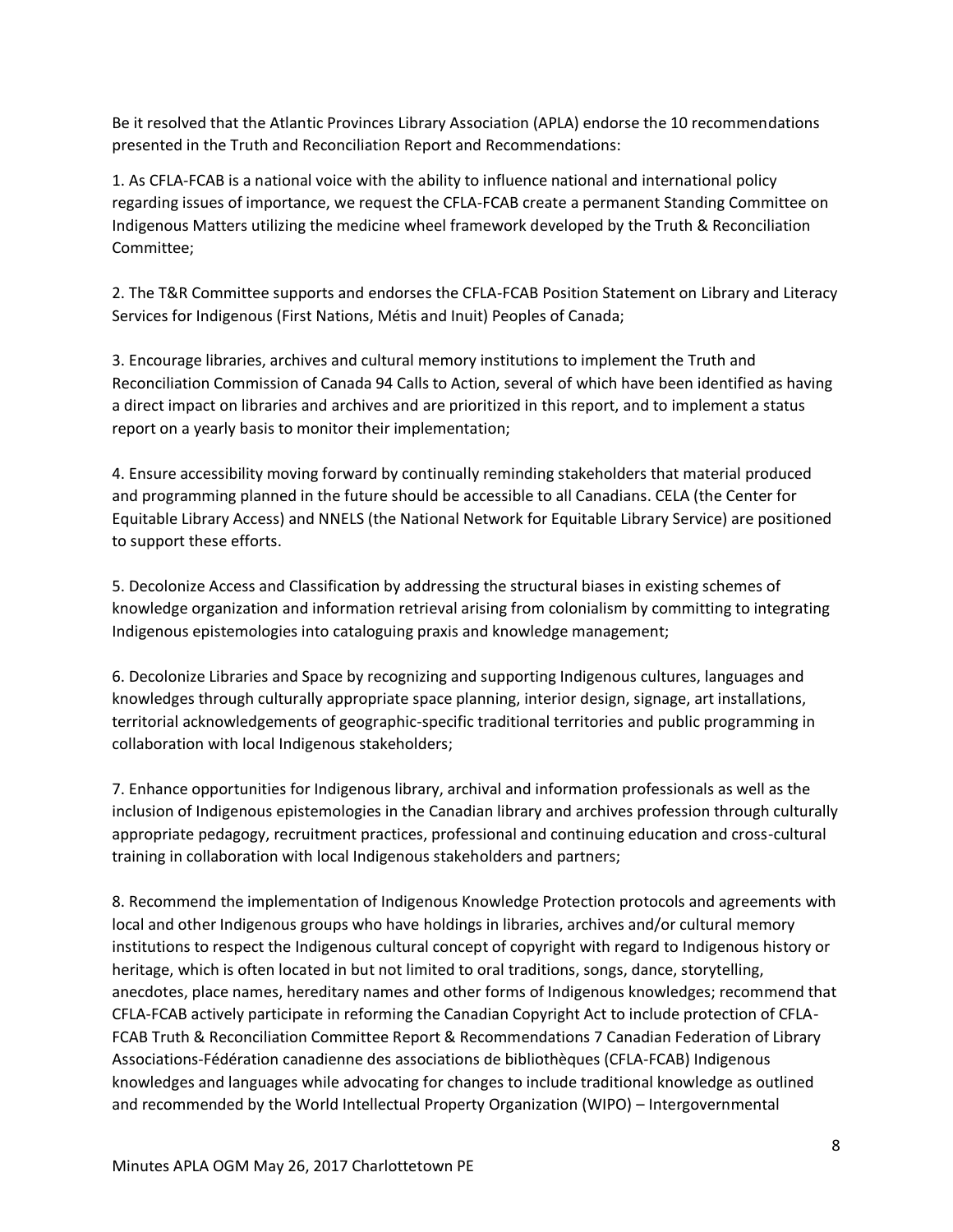Committee on Intellectual Property and Genetic Resources, Traditional Knowledge and Folklore (http://www.wipo.int/tk/en/igc/). We join the Truth and Reconciliation Commission (TRC) in calling upon Library and Archives Canada to implement the Truth and Reconciliation Commission Calls to Action #69 (Appendix D) by fully implementing the United Nations Declaration on the Rights of Indigenous Peoples (UNDRIP) http://www.un.org/esa/socdev/unpfii/documents/DRIPS\_en.pdf and the Updated Set of Principles for the Protection and Promotion of Human Rights through Action to Combat Impunity (2005), more commonly known as the Joinet/Orentlicher Principles [http://www.derechos.org/nizkor/impu/principles.html;](http://www.derechos.org/nizkor/impu/principles.html)

9. Establish an online database of "living documents" to highlight existing Best Practices of Indigenous Services in libraries, archives, and cultural memory institutions that will serve as a foundation to help disseminate those best practices and for this "living document" to be updated preferably on a quarterly basis but minimally semi-annually;

10. Maintain a database of Indigenous organizations or groups committed to preserving cultural memory primarily, but not limited to, libraries, archives, language preservation, cultural history/museums to build relationships; to support the development of an Indigenous association of library, archives and cultural memory institutions; and to support in principle the National Aboriginal Library Association (NALA) regarding their stated intent of developing First Nations public libraries on reserves.

**Motion:** Moved by Trina O'Brien Leggott; seconded by Maggie Neilson. Motion carried.

### **Resolution 4: Conference Courtesy Resolution:**

Be it resolved that the Atlantic Provinces Library Association (APLA) extends its appreciation to members of the Charlottetown conference organizing committee, the speakers, the exhibitors, the sponsors and all who have contributed to the success of the 2017 Atlantic Provinces Library Association conference.

**Motion:** Moved by Suzanne van den Hoogen; seconded by Laurinda Matheson. Motion carried. (Applause).

### **29. Dalhousie University, School of Information Management Update –** Sandra Toze

As submitted.

## **30. Nova Scotia Community College Library Technician Program Update –** Kristina Parlee

As submitted.

### **31. Inauguration of Incoming President**

Suzanne van den Hoogen welcomed Kathryn Rose as the incoming president.

### **32. Adjournment**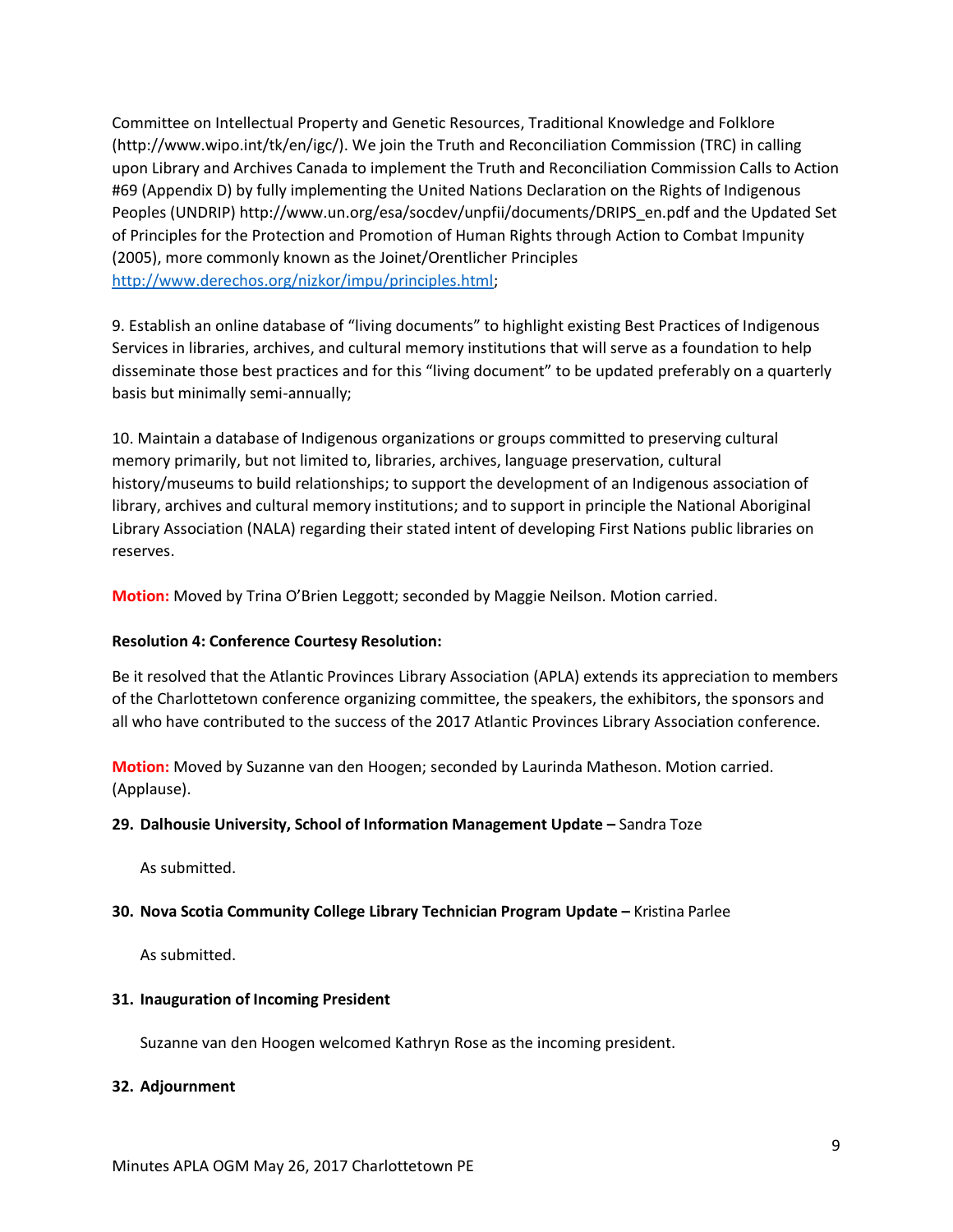S. van den Hoogen moved the adjournment of the meeting at 1:35 pm.

Respectfully submitted by Laurinda Matheson

## **Appendix A: Standing Orders**

### **Recommendation to Change a Standing Order 5.02**

**Existing Standing Order**: Committee on Committees and Interest Groups

5.02 Committee on Committees and Interest Groups

**Membership**: The Vice President/President-Elect shall be the convener.

Terms of reference:

- to recommend as necessary to the Executive and the Association formation of new committees and interest groups
	- to prepare terms of reference for those committees and interest groups if established
- to appoint conveners to committees and interest groups when necessary and members to serve on those committees
- to recommend when necessary the dissolution of standing committees and interest groups

Recommended action to Standing Order 5.02

Remove Standing order 5.02, and allocate duties to the Aims and Objectives Committee in Standing Order 5.03.

### **Motion to Remove Standing Order 5.02.**

Respectfully Submitted by Kathryn Rose, VP President-Elect on April 27, 2017.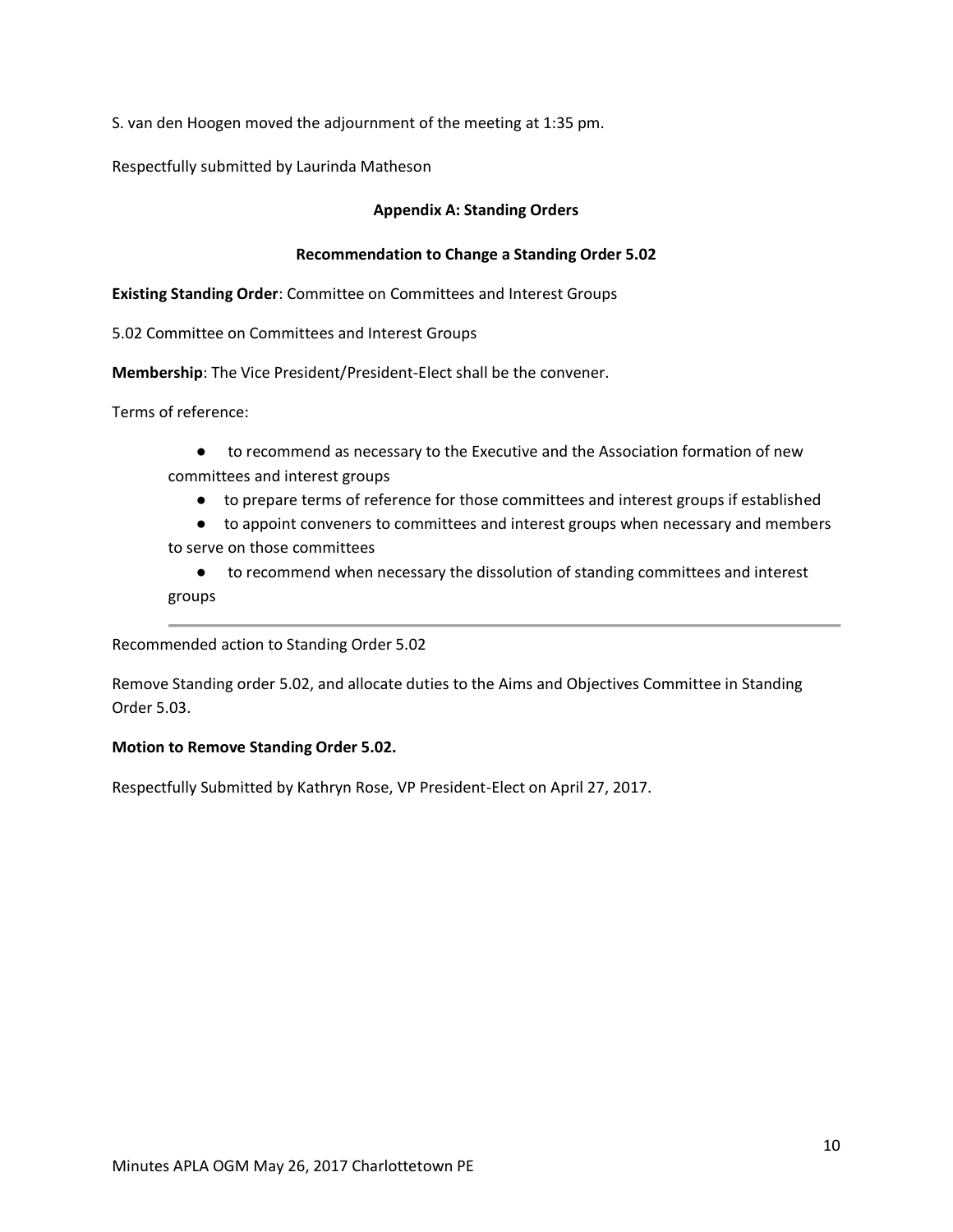### **Recommendation to Change a Standing Order 5.03**

### **Existing Standing Order**: 5.03 Aims and Objectives

5.03 Committee on Aims and Objectives

Membership: The convener shall be the Vice-President/President-Elect with the vice-presidents as members.

Terms of reference:

● to regularly consider the aims and objectives and the program of the Association with a view to recommending developments or changes in either

### **Recommended Addition to Standing Order 5.03**

5.03 Committee on Aims and Objectives

Membership: The convener shall be the Vice-President/President-Elect with the vice-presidents as members.

Terms of reference:

● to regularly consider the aims and objectives and the program of the Association with a view to recommending developments or changes in either

● **Recommend new interest groups or committees to help achieve the aims and objectives of the association** 

● **The chair of the Committee on Aims and Objectives, or a delegate, regularly liaise with conveners of Interest Groups and Committees**

- **Prepare terms of reference for new interest groups and committees**
- **Appoint conveners when necessary**
- **Recommend dissolution of interest groups and committees necessary.**

**Motion to add to the terms of reference for the Aims and Objective Committee to include:**

● **Recommend new interest groups or committees to help achieve the aims and objectives of the association** 

● **The chair of the Committee on Aims and Objectives, or a delegate, regularly liaise with conveners of Interest Groups and Committees**

- **Prepare terms of reference for new interest groups and committees**
- **Appoint conveners when necessary**
- **Recommend dissolution of interest groups and committees necessary.**

Respectfully submitted by Kathryn Rose, VP President-Elect: April 27, 2017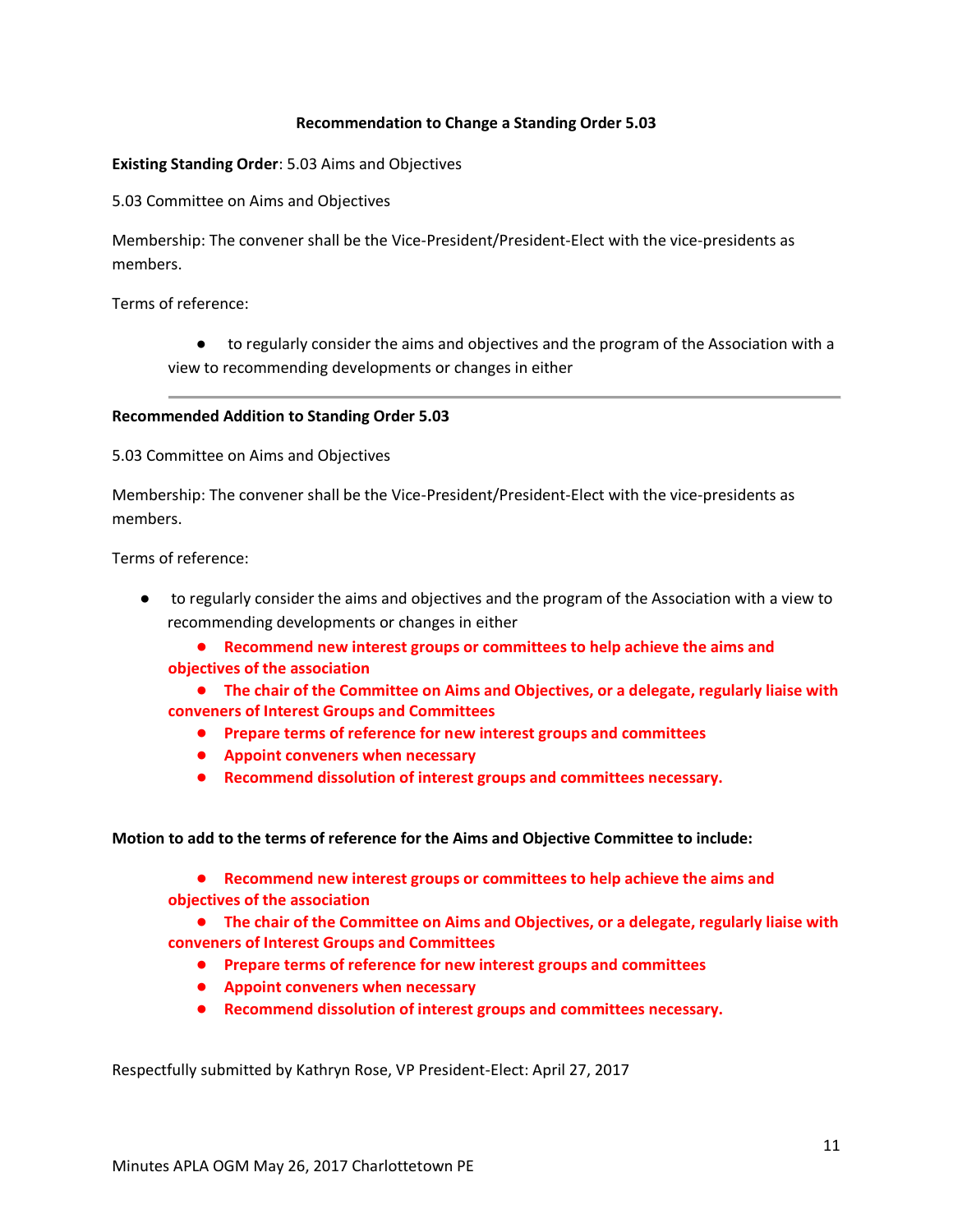## **Recommendation to Change a Standing Order 6.06**

**Existing Standing Order:** 6.06 Advocacy Committee

**Membership:** The Committee shall include the Chair, as well as four other members from the different library sectors. At least one of these members shall be francophone, to ensure that important issues for francophone libraries are not overlooked. The APLA President and VP/President Elect will be ex officio members. Members may serve up to three years.

## **Terms of reference:**

∙ to monitor developments in libraries and librarianship, both regionally and nationally, and identify key issues

- ∙ to research and compile background information on these issues, as needed
- ∙ to advise the APLA Executive on possible actions to be taken on emerging issues
- ∙ to develop advocacy tools for use by APLA members
- ∙ to facilitate training for effective advocacy; and

∙ to collaborate with other organizations (e.g. CLA, The Partnership, other regional associations) to increase the reach and impact of advocacy efforts.

## **Recommended Change to Standing Order 6.06 Advocacy Committee**

Membership: The Committee shall include the Chair, as well as Convener, the four VP Provinces to ensure representation of all regions, and one additional francophone member other members from the different library sectors. At least one of these members shall be francophone, to ensure that important issues for francophone libraries are not overlooked. The APLA President and VP/President Elect will be ex officio members. Members may serve up to three years.

Terms of reference:

∙ to monitor developments in libraries and librarianship, both regionally and nationally, and identify key issues

- ∙ to research and compile background information on these issues, as needed
- ∙ to advise the APLA Executive on possible actions to be taken on emerging issues
- ∙ to develop advocacy tools for use by APLA members
- ∙ to facilitate training for effective advocacy; and

∙ to collaborate with other organizations (e.g. CFLA-FCAB CLA, The Partnership, other regional associations) to increase the reach and impact of advocacy efforts.

**Motion to change "Chair, as well as four other members from the different library sectors. At least one of these members shall be francophone" to "Convener, the four VP Provinces to ensure representation of all regions, and one additional francophone member."**

**Motion to strike CLA and replace with CFLA-FCAB.**

Respectfully submitted by Laurinda Matheson & Suzanne van den Hoogen, on May 1, 2017.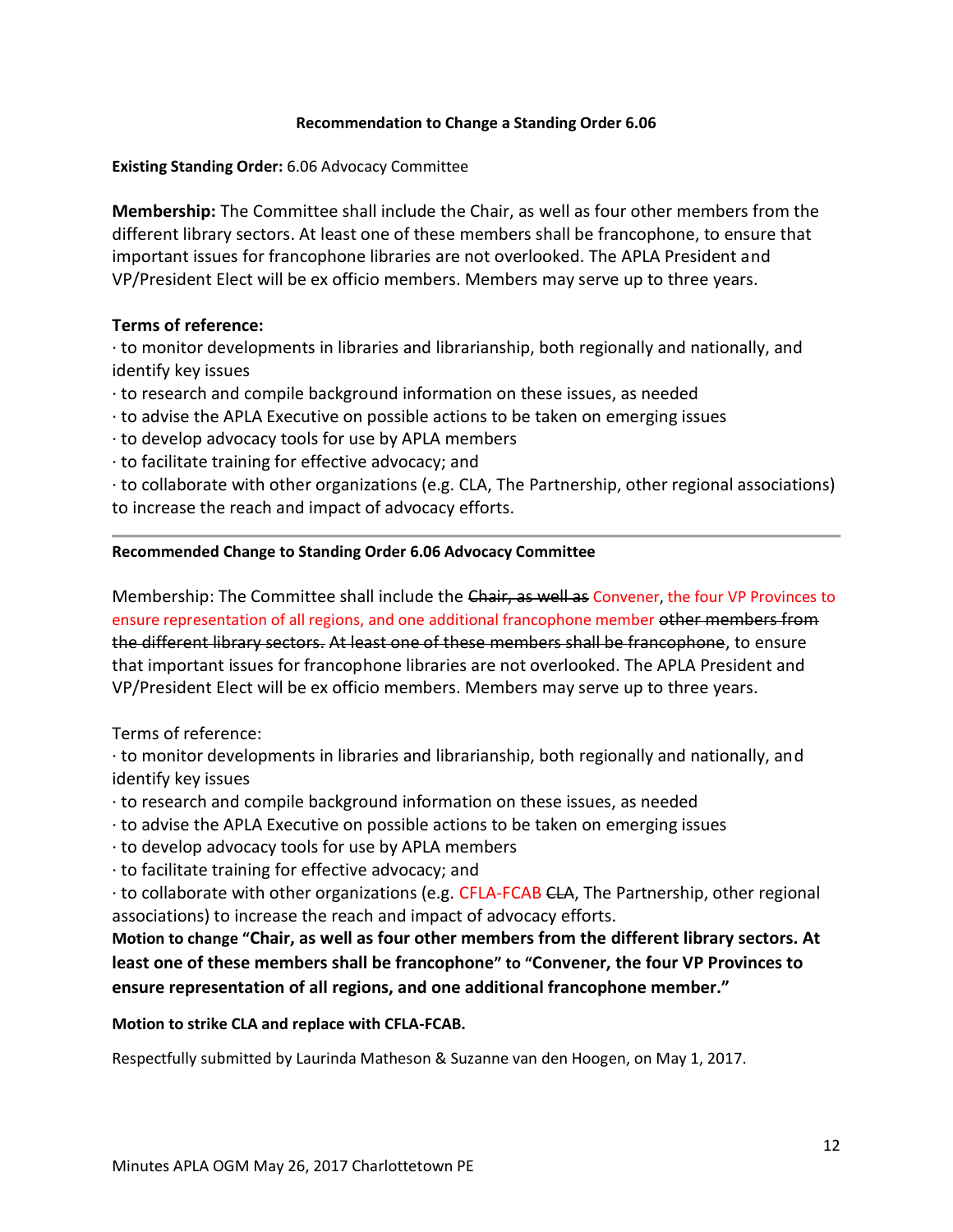### **Recommendation to change a Standing Order 9.01**

#### **Existing Standing Order:** 9.01

**9.01** The Atlantic Provinces Library Association shall be an institutional member of the Canadian Library Association and l'ASTED.

### **Recommended Change to Standing Order 9.01**

**9.01** The Atlantic Provinces Library Association shall be an institutional member of the Canadian Federation of Library Associations / Fédération canadienne des associations de bibliothèques (CFLA-FCAB) Canadian Library Association and l'ASTED.

**Motion to change "Canadian Library Association" to "Canadian Federation of Library Associations / Fédération canadienne des associations de bibliothèques (CFLA-FCAB).***"*

Respectfully submitted by Laurinda Matheson & Suzanne van den Hoogen, on April 27, 2017.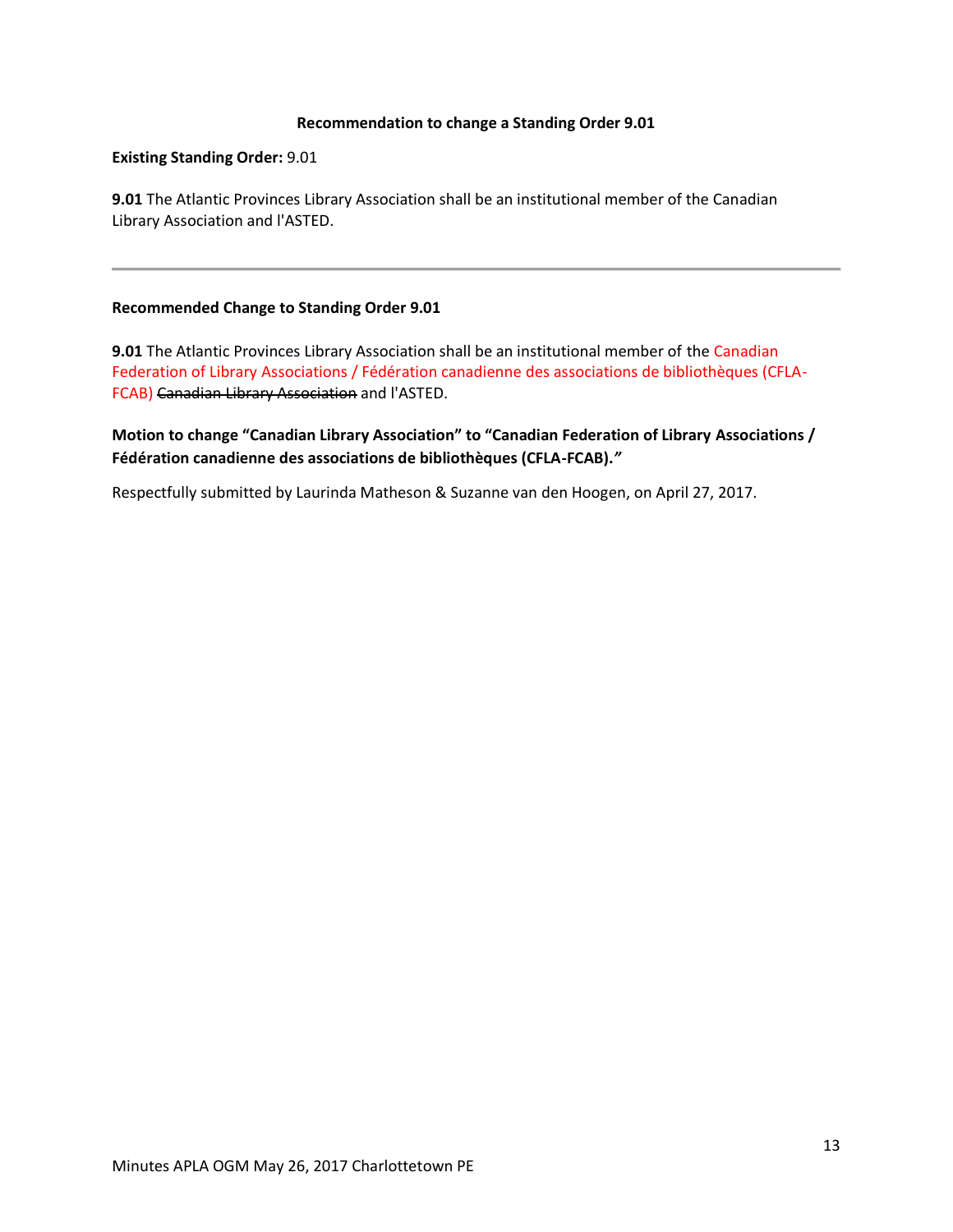### **Recommendation to change a Standing Order 9.02**

### **Existing Standing Order:** 9.02

**9.02** The Atlantic Provinces Library Association shall adopt the Canadian Library Association's Statement on Intellectual Freedom (ratified at the CLA Annual Conference in June 1974, and amended in June 1983) as its standard in all situations where these freedoms are threatened.

### **Recommended Change to Standing Order 9.02**

**9.02** The Atlantic Provinces Library Association shall adopt the Canadian Federation of Library Associations / Fédération canadienne des associations de bibliothèques (CFLA-FCAB) Canadian Library Association's [Statement on Intellectual Freedom](http://cfla-fcab.ca/en/programs/guidelines-and-position-papers/statement-on-intellectual-freedom-and-libraries/) (ratified at the CLA Annual Conference in June 1974, and amended on November 17, 1983, November 18, 1985 and September 27, 2016 in June 1983) as its standard in all situations where these freedoms are threatened.

**Motion to change "Canadian Library Association's" to "Canadian Federation of Library Associations / Fédération canadienne des associations de bibliothèques (CFLA-FCAB).***"*

**Motion to change " in June 1983" to "on November 17, 1983, November 18, 1985 and September 27, 2016."**

Respectfully submitted by Laurinda Matheson & Suzanne van den Hoogen, on April 27, 2017.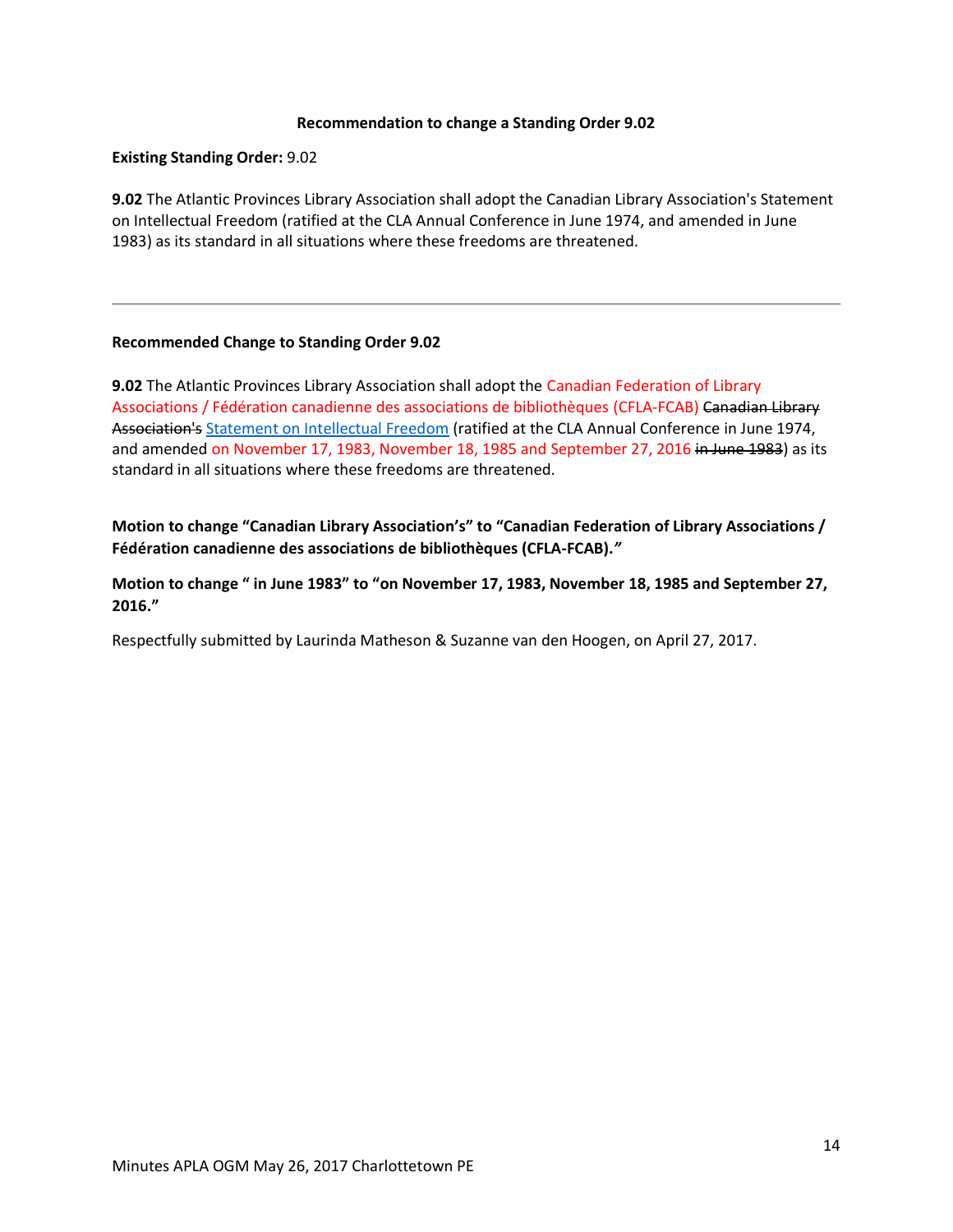## **Recommendation to change a Standing Order 9.08**

**Existing Standing Order:** 9.08 The APLA Merit Award

**9.08 The APLA Merit Award** shall be awarded in accordance with the following guidelines, as approved at the 1977 Annual General Meeting and amended at the May 27, 1999 Executive meeting and the April 17-18, 2004 Executive meeting.

**Name:** Atlantic Provinces Library Association Merit Award

## **Terms of the Award:**

1. The award honours an individual who has made an outstanding contribution to library services in the Atlantic Provinces.

2. Some of the contributions that might be considered in selecting a person for this award are: a) leadership in library associations at the local, regional and provincial levels; b) contributions to the development, application and utilization of library services and library systems; c) significant contribution to library literature.

3. Normally only one award shall be given in each year.

# **Form of the Award:**

- 1. At the annual conference, the award winner will be presented with:
- a. An Atlantic pewter goblet handmade by a pewter smith, decorated with the Arms of the Province in which the presentation takes place and inscribed on one side with the name of the winner, the award, and the date. The goblets (7 oz., shiny finish) are purchased from Aitken Pewter, Fredericton, NB and are patterned on a design originally produced by Dr. Ian Crowell, Canada's first pewterer.
- b. A certificate (blank certificates are held by the past-president)
- c. Life membership in the Atlantic Provinces Library Association
- 2. A typescript of the presenter's remarks shall be given to the recipient.

## **Procedures:**

1. The Past-President shall be responsible for organizing the procedure for selecting an award winner and for presenting the award.

2. Nominations for the award shall be solicited through an advertisement in the September/October issue of the APLA Bulletin.

- 3. Names of persons previously nominated but not chosen may be resubmitted.
- 4. The deadline for nominations shall be March 31.

5. Each recommendation for an award must be accompanied by documentation of the nominee's achievements.

6. The executive shall act as a jury to select an award winner from among those nominated by members of the Association. 11 Atlantic Provinces Library Association.

7. An award need not be made if, in the opinion of the executive, no sufficiently outstanding nominee has been recommended.

- 8. The award shall be presented at the Association's annual conference.
- 9. The transcript of the presentation remarks shall be published in the APLA Bulletin.